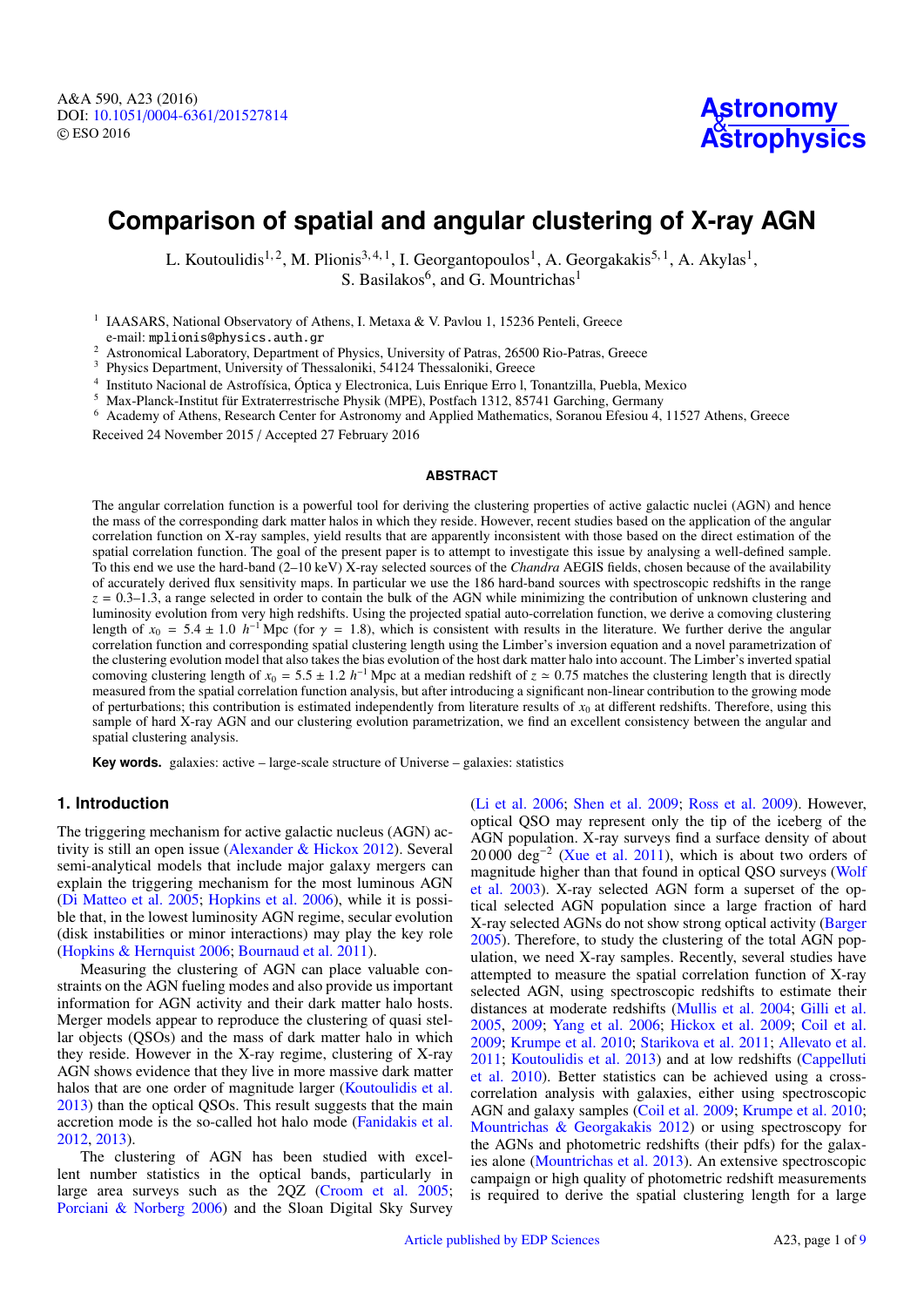sample of X-ray AGN directly. However, even better statistics can be provided via the angular correlation function (ACF) for which all the detected sources are used independent of the availability of spectroscopy.

Several studies have explored the angular clustering of AGN in X-ray wavelengths using data from ROSAT [\(Vikhlinin](#page-8-13) [& Forman](#page-8-13) [1995;](#page-8-13) [Akylas et al.](#page-7-16) [2000\)](#page-7-16), from *XMM-Newton* [\(Basilakos et al.](#page-7-17) [2004,](#page-7-17) [2005;](#page-7-18) [Puccetti et al.](#page-8-14) [2006;](#page-8-14) [Ebrero et al.](#page-7-19) [2009;](#page-7-19) [Miyaji et al.](#page-8-15) [2007;](#page-8-15) [Elyiv et al.](#page-7-20) [2012\)](#page-7-20) or deep pencil CDFs fields [\(Gilli et al.](#page-7-10) [2005;](#page-7-10) [Plionis et al.](#page-8-16) [2008\)](#page-8-16). These studies measure the projected angular clustering and then via Limber's equation [\(Peebles](#page-8-17) [1980\)](#page-8-17) derive the corresponding spatial clustering length. Their results however appear to contradict the direct measurements of spatial clustering with all the angular correlation analyses finding systematically larger correlation amplitudes. Possible reasons for this discrepancy include uncertainties in the X-ray AGN luminosity function and thus in the corresponding redshift distribution and the clustering evolution model, both of which are necessary for the Limber's inversion.

A way to break this impasse is to derive both the angular and spatial clustering for the same set of objects and compare their results directly. In this paper, we derive the spatial correlation function in the AEGIS field in the hard band, using 186 sources with spectroscopic redshift information. Then we derive the angular correlation function (ACF) for exactly the same sources, to infer the spatial correlation length, in one case, using the redshift distribution providing from luminosity function and, in the other case, using the redshift distribution as it is observed from the sources with spectroscopic redshifts.

The paper is organized as follows. In Sect. 2 we present the AEGIS data, in Sect. 3 we present our methodology and our modelling of the clustering evolution, while the results from our spatial and angular correlation function analysis, the Limber's inversion of this analysis, and the comparison of the two clustering lengths are presented in Sect. 4. Discussion and conclusions are presented in Sect. 5. Throughout this work, we adopt a flat Λ cold dark matter (ΛCDM) cosmological model with  $H_0 = 100$  km s<sup>-1</sup> Mpc<sup>-1</sup>.

## **2. AEGIS catalog**

The ultra-deep field survey comprises of pointings at eight separate positions, each with a nominal exposure 200 ks, covering a total area of approximately 0.67 deg<sup>2</sup> and centred at  $a = 14^{\text{h}}17^{\text{m}}$ ,  $\delta = +52^{\circ}30'$  in a strip of 2 degrees in length with a flux limit of  $3.8 \times 10^{-16}$  erg s<sup>-1</sup> cm<sup>-2</sup> in the hard band. We use the X-ray  $3.8 \times 10^{-16}$  erg s<sup>-1</sup> cm<sup>-2</sup> in the hard band. We use the X-ray source catalogue of Laird et al. (2009) In the hard band, we source catalogue of [Laird et al.](#page-8-18) [\(2009\)](#page-8-18). In the hard band, we have a total of 741 X-ray sources. Spectroscopic redshifts are available from the DEEP2 survey [\(Davis et al.](#page-7-21) [2001,](#page-7-21) [2003;](#page-7-22) [Coil](#page-7-13) [et al.](#page-7-13) [2009\)](#page-7-13) for 312 sources spanning the  $0 < z < 4.3$  range. However, in the current work we restrict our analysis to within the redshift interval  $z = 0.3-1.3$ , comprising 186 sources to minimize strong evolutionary effects of the spatial correlation function and of the hard-band X-ray luminosity function, while having enough sources to obtain a relatively robust clustering signal. The median redshift of this spectroscopic subsample is  $\bar{z} = 0.75$ .

The advantage of using the AEGIS field for the purpose of this study is that source detection and sensitivity maps are constructed self-consistently following the method described in detail in [Laird et al.](#page-8-18) [\(2009\)](#page-8-18) and [Georgakakis et al.](#page-7-23) [\(2008\)](#page-7-23), which is an analytical method that accurately estimates the probability of detecting a source with a given X-ray flux at a given position on the detector accounting for vignetting and flux biases. Such sensitivity maps are essential for the production of accurate

random catalogues and therefore for the reliable determination of the angular correlation function. It is likely that inconsistencies between the spatial and angular correlation function could, at least partially, originate from using sensitivity maps that are not consistent with the provided X-ray source lists.

## **3. Methodology**

In order to quantify the low-order clustering of a distribution of sources, one uses the two-point correlation function that describes the excess probability over random of finding pairs of sources within a range of separations.

Depending on the availability of redshifts or not, one can use the spatial or angular correlation function. The former,  $\xi(r)$ involves sources within elemental volumes  $dV_i$  separated by a distance *r* (e.g. [Peebles](#page-8-17) [1980\)](#page-8-17) and is given by  $dP = \langle n \rangle^2 [1 +$  $\xi(r)$ ]d $V_1$ d $V_2$ , where  $\langle n \rangle$  is the mean space source density.

If redshifts are not available, one can measure the angular correlation function,  $w(\theta)$ , on the plane of sky, which involves finding pairs of sources within infinitesimal solid angles, d $\omega_i$ , separated by an angle  $\theta$ . The equivalent mathematical description is given by  $dP = \langle n \rangle^2 [1 + w(\theta)] d\omega_1 d\omega_2$ . On small scription is given by  $dP = \langle n \rangle^2 [1 + w(\theta)] d\omega_1 d\omega_2$ . On small<br>scales  $w(\theta)$  has also been found to follow a nower-law behaviour: scales  $w(\theta)$  has also been found to follow a power-law behaviour:  $w(\theta) = (\theta/\theta_0)^{\beta}$  with  $\beta \simeq 1 - \gamma$ .<br>The actual correlation fun

<span id="page-1-2"></span>The actual correlation function estimator used, which is either spatial or angular (generically indicated with  $W$ ), is given by the expression [\(Hamilton](#page-7-24) [1993\)](#page-7-24)

$$
W = N \frac{DD \times RR}{DR^2} - 1,\tag{1}
$$

with *DD*, *RR*, and *DR* the data-data, random-random, datarandom pairs, respectively, at some separation  $r$  or  $\theta$ , while N is a small correction equal to the ratio  $(N_D N_R)^2 / N_D (N_D-1) N_R (N_R-1)$ <br>1) where  $N_D$  and  $N_p$  are the numbers of real and random data 1), where  $N_D$  and  $N_R$  are the numbers of real and random data, respectively.

The variance of the correlation function at each separation is estimated according to

$$
\sigma_W^2 = 3 \frac{(1 + W)^2}{DD},
$$
 (2)

which corresponds to that expected by the bootstrap resampling technique [\(Mo et al.](#page-8-19) [1992\)](#page-8-19). To estimate the values of the correlation length ( $r_0$  or  $\theta_0$ ) and slope  $\gamma$  from the derived correlation function, we use a  $\chi^2$  minimization procedure between the de-<br>rived W and a nower-law model for the correlation function. rived  $W$  and a power-law model for the correlation function:

<span id="page-1-1"></span>
$$
\chi^2(r_0, \gamma) = \sum_{i=1}^n \frac{(\mathcal{W}_{\text{data}} - \mathcal{W}_{\text{model}})^2}{\sigma_{\mathcal{W}}^2},\tag{3}
$$

where  $n$  is the number of separation bins. The minimization is over scales where the power law appears to be a reasonable fit to the data (thus, very large and very small scales are excluded from the fit, which in our case translate to:  $r_p \leq 1$  and  $r_{\rm p} \gtrsim 20 \; h^{-1} \, \text{Mpc}$ ).

#### 3.1. Modelling the two-point correlation function

The spatial correlation function of all different mass tracers of the large-scale structure of the Universe, i.e. galaxies, AGN or clusters of galaxies, is described well by a power law with two free parameters,  $r_0$  and  $\gamma$ ; the former is related to the amplitude of clustering and the latter to the slope of the power law. Locally, at  $z \approx 0$ , it takes the form

<span id="page-1-0"></span>
$$
\xi(r) = \left(\frac{r}{r_0}\right)^{-\gamma},\tag{4}
$$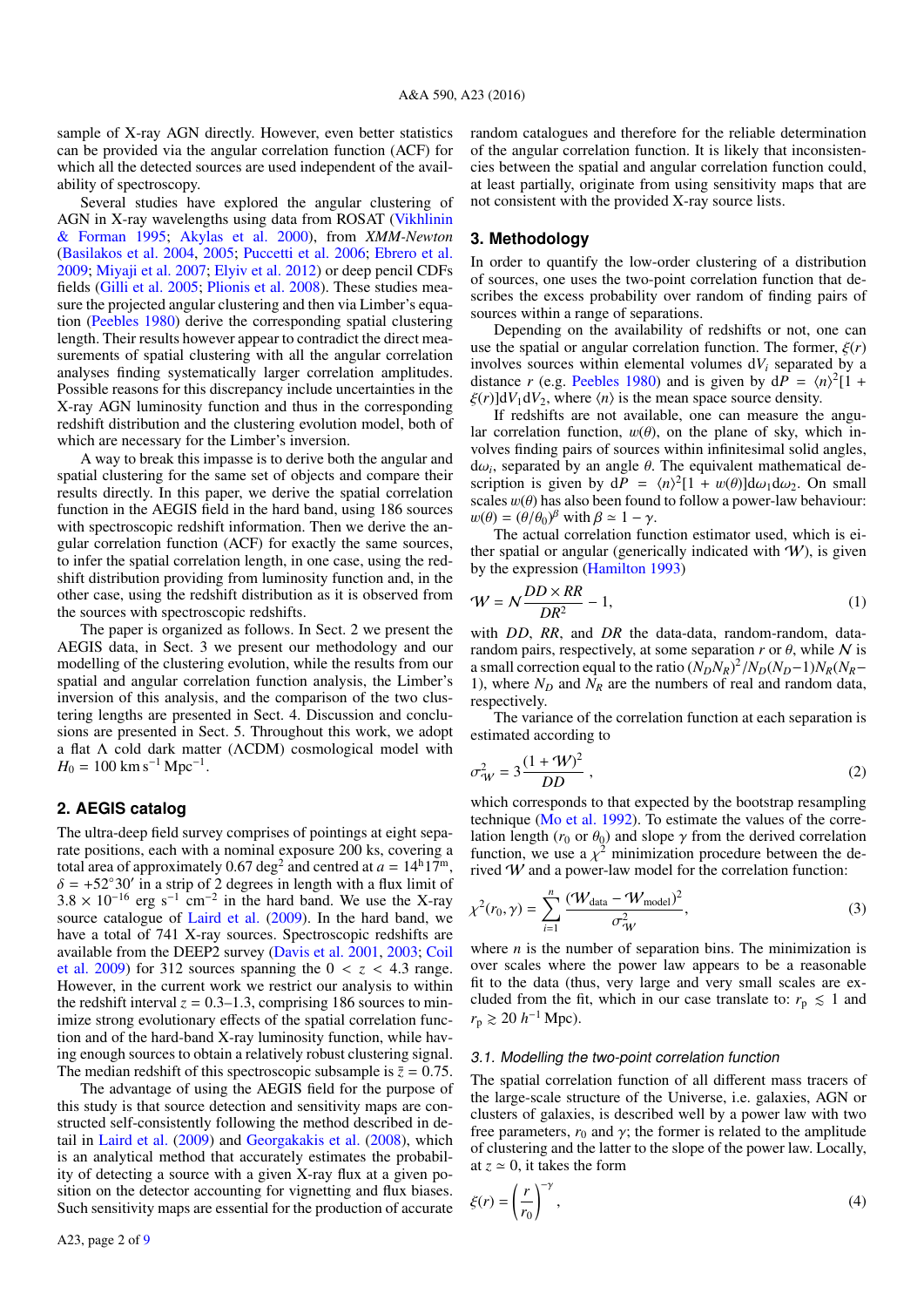where *r* is the proper separation between any two tracers. It has been found that  $\gamma \simeq 1.8$  for a wide range of mass tracers. In an evolving Universe the spatial correlation function is a function of redshift, as expected from the fact that the density perturbations evolve with redshift.

Traditionally the evolution of clustering has been parametrized with the use of the  $\epsilon$  parameter, proposed originally within the framework of the EdS model [\(Groth](#page-7-25) [& Peebles](#page-7-25) [1977;](#page-7-25) [Peebles](#page-8-17) [1980;](#page-8-17) [de Zotti et al.](#page-7-26) [1990\)](#page-7-26), which characterizes the different clustering evolution models according to

<span id="page-2-2"></span>
$$
\xi(r,z) = (1+z)^{-(3+\epsilon)} \xi(r,0). \tag{5}
$$

Evidently, the value  $\epsilon = -3$  for which  $\xi(r, z) = \xi(r, 0)$  corresponds to constant clustering in proper coordinates and the value  $\epsilon$  = 0 corresponds to the stable clustering scenario in which clusters remain bound and stable; however the background density drops by  $(1 + z)^3$  as a result of the expansion, the value  $\epsilon = -1$ <br>corresponds to the linear evolution (within the EdS model and corresponds to the linear evolution (within the EdS model and neglecting the evolution of bias), while for  $\epsilon = \gamma - 3$  the clustering is constant in comoving coordinates. This can be appreciated from the evolution of the correlation length given, for the case of a power law  $(Eq. (4))$  $(Eq. (4))$  $(Eq. (4))$ , by

$$
r_0^{\gamma}(z) = \left(\frac{x_0}{1+z}\right)^{\gamma} = r_0^{\gamma}(1+z)^{-(3+\epsilon)}
$$
(6)

<span id="page-2-5"></span>and thus

$$
x_0 = r_0 (1+z)^{-(3+\epsilon-\gamma)/\gamma},\tag{7}
$$

where  $x_0$  is the comoving correlation length at redshift  $z$  (and  $r_0 = x_0(0)$ . We can now see that indeed if  $\epsilon = \gamma - 3$  we have a constant correlation length in comoving coordinates.

We prefer to use a more physical modelling that takes both the cosmological evolution of perturbations and of the linear bias of the mass tracers into account. We start from the definition of the correlation function, given by

$$
\xi(r,z) = \langle \delta(x,z)\delta(x+r,z) \rangle = b^2(z)\langle \delta_m(x,z)\delta_m(x+r,z) \rangle, \qquad (8)
$$

where  $\delta$  and  $\delta_{\rm m}$  are the linear density contrasts for the tracers (in our case X-ray AGNs) and for the underlying dark matter (DM), respectively, and  $b(z)$  is the evolution of the linear bias factor. Therefore, since  $\delta_{\rm m}$  evolves in the linear regime according to

$$
\delta_{\mathbf{m}}(r,z) = \frac{D(z)}{D(0)} \delta_{\mathbf{m}}(r,0),\tag{9}
$$

<span id="page-2-0"></span>with  $D(z)$  the linear growing mode of the density perturbations, we have that

$$
\xi(r,z) = \frac{D^2(z)}{D^2(0)} b^2(z) \xi_m(r,0) = \frac{D^2(z)}{D^2(0)} \frac{b^2(z)}{b^2(0)} \xi(r,0),\tag{10}
$$

with  $\xi(r, 0)$  the present epoch spatial correlation function of the X-ray AGN. Introducing the normalized to the present linear growing mode and bias as  $\tilde{D}(z) = D(z)/D(0)$  and  $\tilde{b}(z) = b(z)/b(0)$ , respectively, we write Eq. [\(10\)](#page-2-0) as  $\xi(r, z)$  =  $\tilde{D}^2(z)\tilde{b}^2(z)\xi(r,0)$ . However scales of a few Mpc, i.e. around the clustering length of the spatial correlation function should be clustering length of the spatial correlation function, should be affected by non-linear effects and therefore modelling its evolution by the linear factor  $\tilde{D}^2(z)$  alone is inadequate. We therefore introduce a further factor  $\tilde{D}^n(z)$  where the exponent *n* absorbs the non-linear effects. Therefore, Eq. [\(10\)](#page-2-0) becomes

$$
\xi(r,z) = \tilde{D}^{2+n}(z)\tilde{b}^{2}(z)\xi(r,0),
$$
\n(11)

and for a power-law correlation function we obtain the evolution of the correlation length in proper coordinates,  $r_0(z)$ , as

$$
r_0^{\gamma}(z) = \left(\frac{x_0}{1+z}\right)^{\gamma} = r_0^{\gamma} \tilde{D}^{2+n}(z) \tilde{b}^2(z),\tag{12}
$$

which translates in comoving coordinates to

<span id="page-2-4"></span>
$$
x_0 = r_0 (1+z) \tilde{D}^{(2+n)/\gamma}(z) \tilde{b}^{2/\gamma}(z) . \tag{13}
$$

It is important to appreciate the correspondence of the two different parametrizations of the clustering evolution. Comparing the generic formulation of Eq. [\(11\)](#page-2-1) with that of the  $\epsilon$  paremetrization  $(Eq. (5))$  $(Eq. (5))$  $(Eq. (5))$ , we see that what is implied is the equivalence of  $\tilde{D}^{2+n}(z)\tilde{b}^{2}(z)$  with  $(1 + z)^{-(3+\epsilon)}$ . This however is only valid for as long as both  $\tilde{D}(z)$  (as for example in the EdS model) and  $\tilde{b}(z)$ (as for example in the usual galaxy conserving bias model [Fry](#page-7-27) [1996\)](#page-7-27), are power-law functions of  $1 + z$ . However, in the general case other than the EdS cosmological models and a more general bias evolution model, which is also valid at large redshifts, (e.g. [Sheth & Tormen](#page-8-20) [1999;](#page-8-20) [Tinker et al.](#page-8-21) [2010;](#page-8-21) [Basilakos et al.](#page-7-28) [2008\)](#page-7-28), the above inferred equivalence and thus the  $\epsilon$  parametrization are not valid. For example, for the ΛCDM model the growing mode for the evolution of linear perturbations is given by (e.g. [Peebles](#page-8-22) [1993\)](#page-8-22)

<span id="page-2-3"></span>
$$
D(z) = \frac{5\Omega_{\text{m},0}E(z)}{2} \int_{z}^{\infty} \frac{(1+y)}{E^{3}(y)} dy,
$$
\n(14)

where  $E(z) = [\Omega_{m,0}(1+z)^3 + \Omega_{\Lambda}]^{1/2}$  (for a flat  $\Lambda \neq 0$  model),<br>while  $\Omega_{\Lambda}$  and  $\Omega_{\Lambda}$  are the parametrized present epoch matter while  $\Omega_{m,0}$  and  $\Omega_{\Lambda}$  are the parametrized present epoch matter<br>and cosmological constant density parameters, respectively. An and cosmological constant density parameters, respectively. An EdS look-alike (normalized) fitting function of Eq. [\(14\)](#page-2-3) is

$$
\tilde{D}(z) = \frac{g(z)}{g(0)} \frac{1}{1+z} = \frac{g(z)}{g(0)} \tilde{D}_{\text{EdS}}(z) , \qquad (15)
$$

where  $g(z)$  is a function of redshift,  $\Omega_{\text{m},0}$  and  $\Omega_{\Lambda}$  [\(Carroll et al.](#page-7-29) [1992;](#page-7-29) [Lahav & Suto](#page-8-23) [2004\)](#page-8-23).

It will be instructive to graphically compare the two parametrizations and appreciate their differences. To this end we use the bias evolution scheme of [Basilakos & Plionis](#page-7-30) [\(2001,](#page-7-30) [2003\)](#page-7-31), which is based on linear perturbation theory and given by [\(Basilakos et al.](#page-7-32) [2011\)](#page-7-32)

$$
b(z) = 1 + \frac{b_0 - 1}{D(z)} + C_2 \frac{J(z)}{D(z)}
$$
(16)

with

$$
J(z) = \int_0^z \frac{(1+y)}{E(y)} dy.
$$
 (17)

The constants  $b_0$  (the present day bias factor) and  $C_2$  depend on the host dark matter halo mass and for the ΛCDM model are given by

$$
b_0(M_h) = 0.857 \left[ 1 + \left( C_m \frac{M_h}{10^{14} h^{-1} M_\odot} \right)^{0.55} \right] \tag{18}
$$

$$
C_2(M_h) = 1.105 \left[ 1 + \left( C_m \frac{M_h}{10^{14} h^{-1} M_\odot} \right)^{0.255} \right],\tag{19}
$$

<span id="page-2-1"></span>where  $C_m = \Omega_{m,0}/0.27$  [\(Basilakos et al.](#page-7-33) [2012\)](#page-7-33). This bias evolution model has been thoroughly tested and found to rate very well in reproducing *N*-body simulation data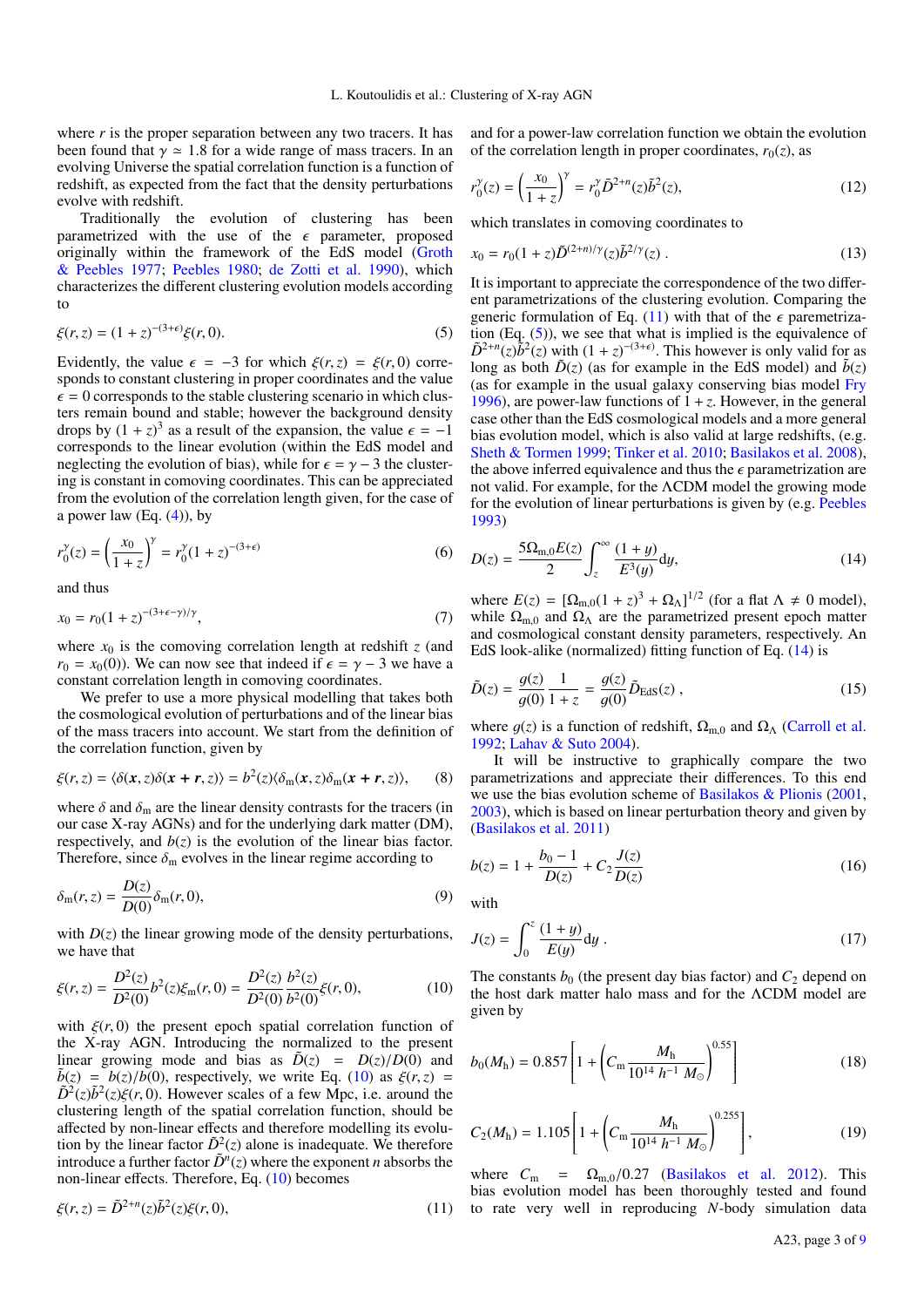

<span id="page-3-0"></span>[Fig. 1.](http://dexter.edpsciences.org/applet.php?DOI=10.1051/0004-6361/201527814&pdf_id=1) Redshift evolution of the comoving clustering length for the two different parametrizations of clustering evolution. For the case of our model (Eq. [\(13\)](#page-2-4)), shown as black and blue curves, the different evolution behaviours shown correspond to the indicated parameters  $(n, M_h)$ . The specific values of these parameters have been chosen such as to resemble the  $\epsilon$  = −1.2 and  $\epsilon$  = 0 models of the traditional parametrization of Eq. [\(7\)](#page-2-5), shown in red, which correspond to the constant in comoving coordinates clustering (for  $\gamma = 1.8$ ) and to the stable clustering models (for details see the text).

[\(Basilakos et al.](#page-7-28) [2008\)](#page-7-28) as well as fitting observational data [\(Papageorgiou et al.](#page-8-24) [2012\)](#page-8-24).

We therefore see that through the dependence of the bias factor on the dark matter halo mass, one expects a different clustering evolution for dark matter halos of different mass for the same values of  $n$  and  $\gamma$ . In order to appreciate our parametrization of the clustering evolution we present in Fig. [1](#page-3-0) the evolution of the comoving clustering length  $x_0$  for models that have been purposely selected to resemble some  $\epsilon$  based models. As been purposely selected to resemble some  $\epsilon$  based models. As can be seen the model with  $(n M_b) = (3.5 \ 10^{13} M_{\odot})$  is equivacan be seen the model with  $(n, M_h) = (3.5, 10^{13} M_{\odot})$  is equiva-<br>lent with the constant in comoving coordinates clustering model lent with the constant in comoving coordinates clustering model  $(\epsilon = \gamma - 3 = -1.2)$  up to very large redshifts ( $z \sim 6$ ). No other  $(n, M_h)$  combination can provide such an equivalence up to such high redshifts. However, as we can again see in Fig. [1,](#page-3-0) one can find (*n*, *<sup>M</sup>*h) combinations that correspond to the comoving clustering model, but up to  $z \approx 1.2$ , as the example shown with  $(n, M_h) = (2.5, 10^{12} M_{\odot})$ . In fact one can derive the degeneracy between the  $n$  and  $M<sub>h</sub>$  parameters such that the clustering evolution is constant in comoving coordinates ( $\epsilon = -1.2$ ), but up to *<sup>z</sup>* <sup>∼</sup> <sup>1</sup>.2, since beyond this redshift the equivalence is unattain-able. In Fig. [2](#page-3-1) we present the corresponding 1, 2, and  $3\sigma$  contours in the  $(n, M_h)$  parameter space of the solution that provides the above equivalence with the  $\epsilon = -1.2$  model. The range is dictated by the uncertainty that we have imposed on  $x_0$ , which is taken to be  $10\%$  of  $x_0$ , typical of current accurate measurements. The degeneracy is clear and it can only be broken if we either impose a value of *n*, for example from the expected slope of the power spectrum on these scales, or from an independent estimate of the mass of the dark matter halos in which the tracers (in our case X-ray selected AGN) reside.

Similarly, larger values of *n* provide clustering evolution behaviours that start resembling the  $\epsilon = 0$  stable clustering model.



<span id="page-3-1"></span>[Fig. 2.](http://dexter.edpsciences.org/applet.php?DOI=10.1051/0004-6361/201527814&pdf_id=2) Contour ranges of 1, 2 and  $3\sigma$  in the *n*,  $M_h$  parameter plane for the case where our clustering evolution scheme corresponds to the constant in comoving coordinates model (imposed up to  $z = 1$  in this example). The strong degeneracy of the parameters is evident.

For example, in Fig. [1](#page-3-0) we show  $(n, M_h) = (5, 10^{13} M_{\odot})$  and  $(4.3, 10^{12} M_{\odot})$ , which closely follow the  $\epsilon = 0$  model, indicating again the degeneracy problem discussed previously.

In the following, we use a value for the dark matter halo mass derived from our previous spatial clustering analysis of *Chandra* X-ray selected AGN [\(Koutoulidis et al.](#page-7-5) [2013\)](#page-7-5), ie.,  $M_h \approx 1.3 \times 10^{13} h^{-1} M_{\odot}$ . As we already saw, for this value of the halo mass and for  $n \approx 5.5$  one obtains the constant in cothe halo mass and for  $n \approx 5.5$ , one obtains the constant in comoving coordinates model for the evolution of clustering.

#### 3.2. Estimating the spatial correlation function

Although the recessional velocities of extragalactic sources are used as distance indicators, they are contaminated by local peculiar velocities and thus the corresponding distances are distorted by the so-called redshift-space distortion effect. An estimator that avoids such effects, while using redshifts to infer distances, is the projected correlation function  $w_p(r_p)$  [\(Davis & Peebles](#page-7-34) [1983\)](#page-7-34), which is based on deconvolving the redshift-based comoving distance, *s*, in a component parallel and perpendicular to the line of sight,  $\pi$  and  $r_p$ , respectively, i.e.  $s^2 = r_p^2 + \pi^2$ . The redshift-space correlation function can therefore be written as redshift-space correlation function can therefore be written as

$$
\xi(s) = \xi(r_{\rm p}, \pi) = \xi \left( \sqrt{r_{\rm p}^2 + \pi^2} \right),
$$
\n(20)

and the so-called projected correlation function can be found by integrating  $\xi(r_p, \pi)$  along the  $\pi$  direction

$$
w_{\mathbf{p}}(r_{\mathbf{p}}) = 2 \int_0^\infty \xi(r_{\mathbf{p}}, \pi) \mathrm{d}\pi \ . \tag{21}
$$

<span id="page-3-2"></span>Then the real space correlation function can be recovered according to [\(Davis & Peebles](#page-7-34) [1983\)](#page-7-34)

$$
w_{\rm p}(r_{\rm p}) = 2 \int_0^{\pi_{\rm max}} \xi \left( \sqrt{r_{\rm p}^2 + \pi^2} \right) d\pi = 2 \int_{r_{\rm p}}^{\infty} \frac{x \xi(x) dx}{\sqrt{x^2 - r_{\rm p}^2}}.
$$
 (22)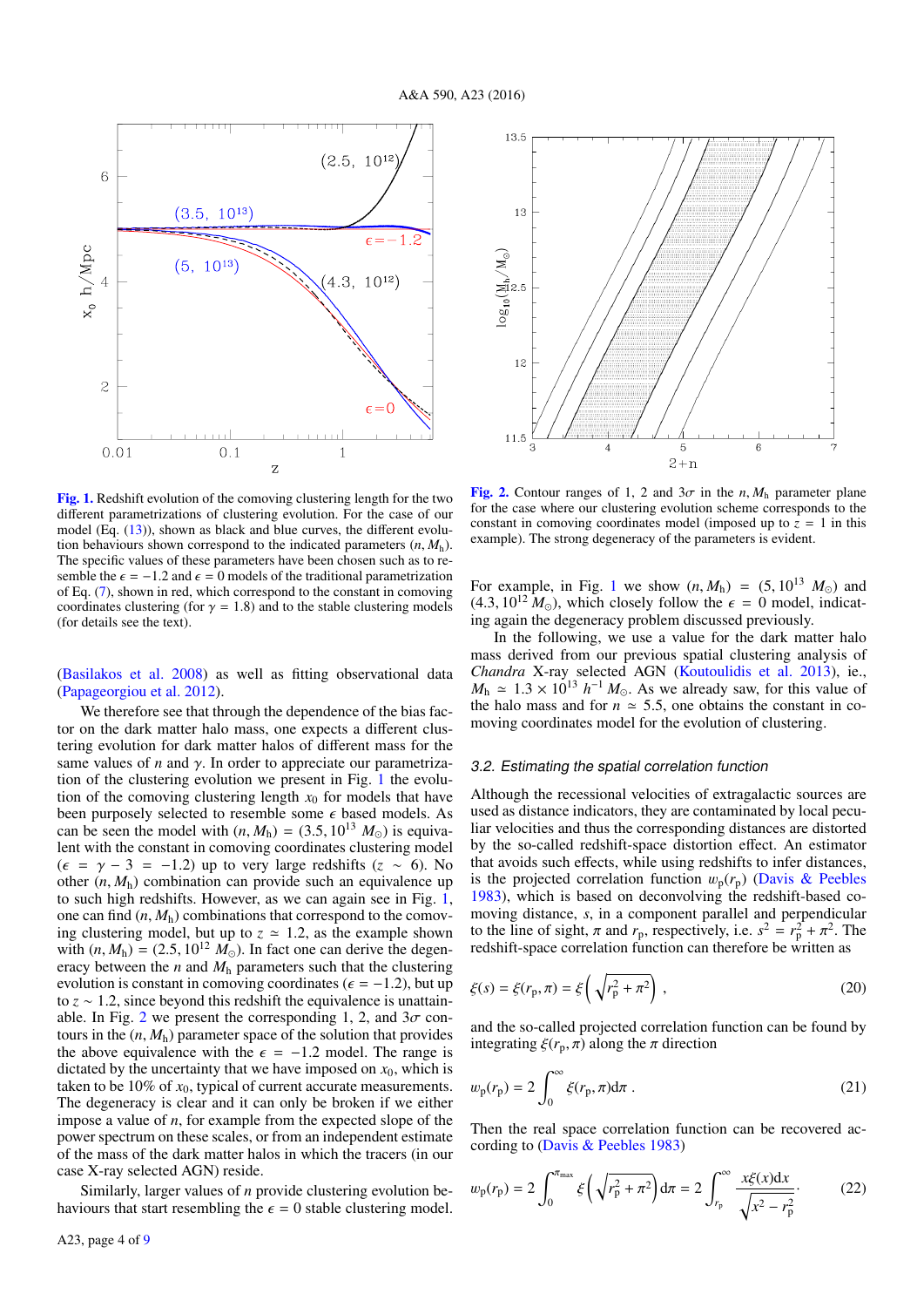Modelling  $\xi(x)$  as a power law one obtains

$$
w_{\mathbf{p}}(r_{\mathbf{p}}) = H_{\gamma} r_{\mathbf{p}} \left(\frac{x_0}{r_{\mathbf{p}}}\right)^{\gamma},\tag{23}
$$

with  $x_0$  the comoving clustering length at the effective (median) redshift of the sample and

$$
H_{\gamma} = \Gamma\left(\frac{1}{2}\right)\Gamma\left(\frac{\gamma - 1}{2}\right)/\Gamma\left(\frac{\gamma}{2}\right),\tag{24}
$$

with  $\Gamma$  the usual gamma function. Equation [\(22\)](#page-3-2) holds strictly for  $\pi_{\text{max}} = \infty$ , while the integral is performed up to a finite value of  $\pi_{\text{max}}$  to avoid redshift-space distortions, which in turn produces an underestimation of the underlying correlation function. For a power-law correlation function, this underestimation is easily inferred from Eq. [\(22\)](#page-3-2) and is given by (e.g. [Starikova et al.](#page-8-9) [2011\)](#page-8-9)

<span id="page-4-2"></span>
$$
C_{\gamma}(r_{\rm p}) = \frac{\int_0^{\pi_{\rm max}} (r_{\rm p}^2 + \pi^2)^{-\gamma/2} d\pi}{\int_0^{\infty} (r_{\rm p}^2 + \pi^2)^{-\gamma/2} d\pi}.
$$
 (25)

The free of redshift-space distortions correlation function, taking into account the above statistical correction and under the powerlaw assumption, is then provided by

$$
\xi(r_{\rm p}) = \frac{1}{H_{\gamma} C_{\gamma}(r_{\rm p})} \frac{w_{\rm p}(r_{\rm p})}{r_{\rm p}},
$$
\n(26)

which can then be fitted to the power-law model (using Eq.  $(3)$ ) to estimate the final and corrected values of the clustering amplitude and slope. Alternatively, one can crudely derive the corrected correlation amplitude (for the slope  $\gamma$  and amplitude  $x_0$ ) estimated by fitting Eq.  $(23)$ ) by

$$
x_{0,c} \simeq x_0 C_\gamma(x_0)^{-1/\gamma} \;, \tag{27}
$$

(e.g. [Starikova et al.](#page-8-9) [2011;](#page-8-9) [Koutoulidis et al.](#page-7-5) [2013\)](#page-7-5). The correction factor values range between  $C_\gamma \approx 0.85$ , at  $r_p = 3 h^{-1}$  Mpc and  $C_{\gamma} \approx 0.45$  at  $r_{\rm p} = 10 h^{-1}$  Mpc (for the  $\pi_{\rm max} = 10 h^{-1}$  Mpc case).

## 3.3. Estimating the angular correlation function and Limber's Inversion

Another approach that completely avoids redshift-space distortion effects is to measure the angular correlation function, and then under some assumptions to infer the spatial correlation function through the Limber's inversion equation [\(Limber](#page-8-25) [1953\)](#page-8-25).

To this end we estimate the angular correlation function in angular logarithmic bins, covering the range  $10'' < \theta < 3800''$ for both the complete source sample and the spectroscopic subsample. Furthermore, we numerically estimated the amplitude of the integral constraint correction (Roche  $\&$  Eales [1999\)](#page-8-26), which however was found to be negligible and thus we neglect it in what follows.

It has been demonstrated [\(Limber](#page-8-25) [1953\)](#page-8-25) that the angular correlation function,  $w(\theta)$ , can be deprojected to yield the spatial correlation function,  $\xi(r)$ , via an integral equation. Under the power-law representation of  $\xi(r)$  (Eq. [\(4\)](#page-1-0)) the angular correlation length,  $\theta_0$ , is related to the corresponding spatial correlation length,  $x_0$ , at  $z = 0$ . According to [\(Peebles](#page-8-17) [1980\)](#page-8-17)

$$
\theta_0^{\gamma - 1} = H_\gamma x_0^{\gamma} \int_0^\infty \left(\frac{1}{N} \frac{dN}{dz}\right)^2 \frac{d_A(z)^{1 - \gamma}}{cd\tau(z)/dz} \tilde{b}^2(z) \tilde{D}^{2 + n}(z) dz ,\qquad (28)
$$

<span id="page-4-0"></span>where  $d_A$  is the angular diameter distance,  $\tau(z)$  is the look-back time, and d*N*/d*<sup>z</sup>* is the number of sources per unit redshift interval within a solid angle  $\omega$ <sub>s</sub> given by

$$
\frac{dN}{dz} = \omega_s d_A(z)^2 (1+z)^2 \phi(z) \left(\frac{c}{H_0}\right) \frac{1}{E(z)},\tag{29}
$$

where  $\phi(z) = \int_{L_{\text{min}(z)}}^{\infty} \Phi(L, z) dL$  is the redshift selection function of the sources, i.e. the probability that a source at a comoving distance *x* is detected, and  $\Phi(L, z)$  is the luminosity function of the sources<sup>[1](#page-4-1)</sup>.

#### 3.4. Construction of the random catalogues

We follow the standard approach for creating the comparison random sample, mimicking the source catalogue systematic effects and biases, according to which each simulated source is placed at a random position on the part of the sky covered by the survey in hand with a flux randomly extracted from the observed source  $\log N - \log S$  [\(Georgakakis et al.](#page-7-23) [2008\)](#page-7-23). If the flux is above the value allowed by the sensitivity map at that position, the simulated source is kept in the random sample. In the current work, we use the AEGIS field sensitivity maps of [\(Laird et al.](#page-8-18) [2009\)](#page-8-18).

<span id="page-4-3"></span>For the spatial correlation function, a random redshift is also assigned to each source from the observed source redshift distribution  $N(z)$  (optimally taking into account its variation as a function of flux). As a test of possible disadvantages of this method, caused by the fact that it does not take any unknown inhomogeneities and systematics of the follow-up spectroscopic observations into account, we follow the alternative random catalogue construction approach of [Gilli et al.](#page-7-10) [\(2005\)](#page-7-10) (hereafter G05). This is based on keeping the angular coordinates of the sources unaltered while reshuffling their redshifts and smoothing the corresponding redshift distribution. For the smoothing we use a Gaussian kernel with a standard deviation of  $\sigma_z = 0.2$ . This offers a compromise between scales that are either too small, and thus may reproduce the *z*-space clustering, or too large and thus over-smooth the observed redshift distribution. We verified that our results do not change significantly when using the range  $\sigma$ <sub>z</sub> = 0.1–0.3.

## **4. Results**

#### 4.1. Direct spatial correlation function

We use the estimator provided by Eq.  $(1)$  and 12 logarithmic separation bins covering the range  $0.\overline{5} < r_p < 40 h^{-1}$  Mpc to estimate the projected correlation function  $w_r(r_1)$ . As for the estimate the projected correlation function,  $w_p(r_p)$ . As for the choice of  $\pi_{\text{max}}$ , it should be a compromise between having an optimal correlation signal-to-noise ratio and reducing the excess noise from high  $\pi$  separations, which are affected by redshiftspace distortions. We investigated the sensitivity of  $w_p(r_p)$  on  $\pi_{\text{max}}$ , which we varied in the range [5, 25] *h*<sup>-1</sup> Mpc (see also<br>Koutoulidis et al. 2013) and we found that it is very stable [Koutoulidis et al.](#page-7-5) [2013\)](#page-7-5), and we found that it is very stable. We present the results based on  $\pi_{\text{max}} = 10 h^{-1}$  Mpc. In Fig. [3](#page-5-0) we present the derived hard-band projected correlation function we present the derived hard-band projected correlation function. The results of the corresponding power-law fits to the correlation function data are listed in Table [1.](#page-5-1)

<span id="page-4-4"></span><span id="page-4-1"></span><sup>1</sup> In our case the sources are X-ray selected AGN and the luminosity function that we use is that of the hard-band from [\(Aird et al.](#page-7-35) [2010\)](#page-7-35).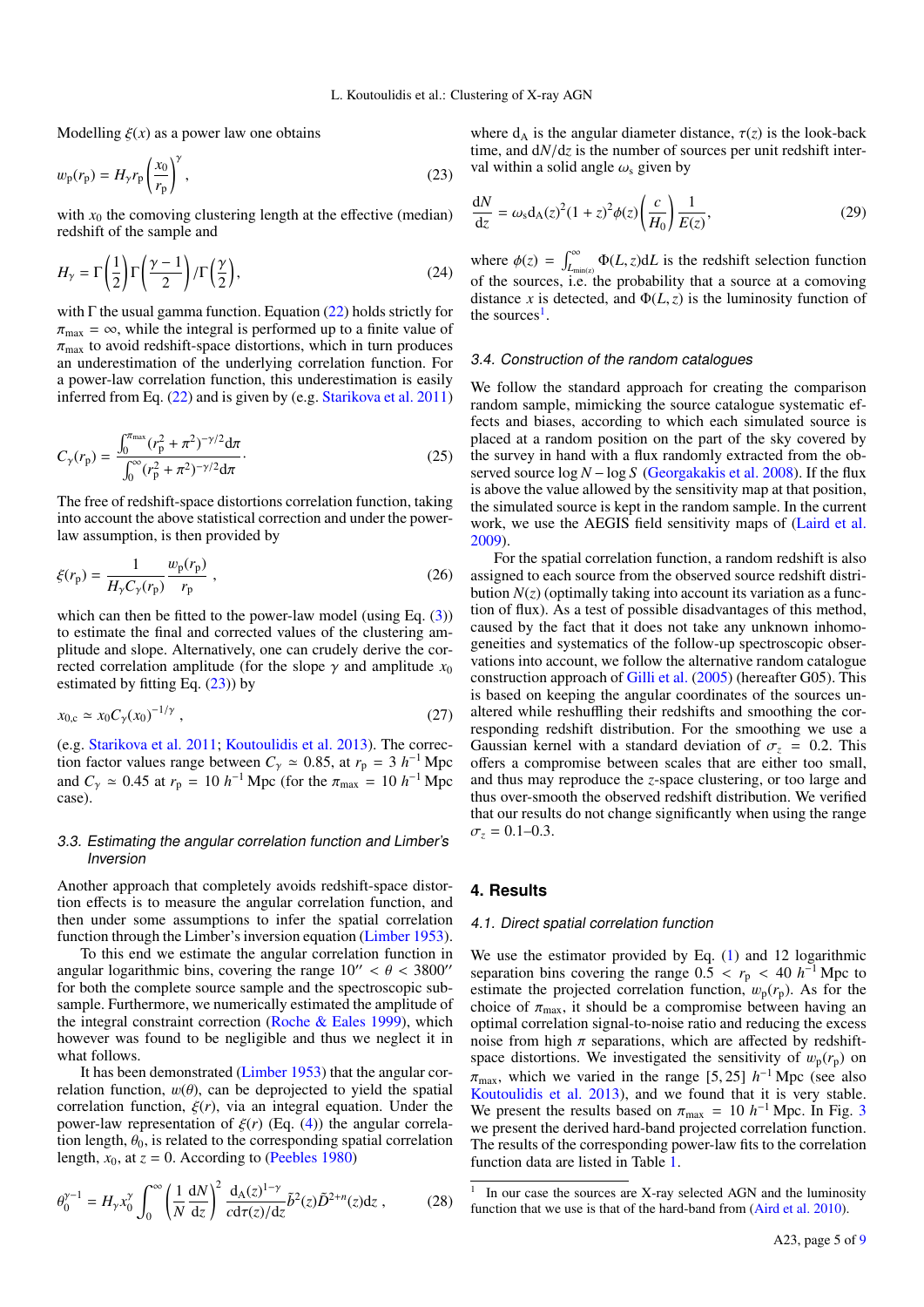

<span id="page-5-0"></span>**[Fig. 3.](http://dexter.edpsciences.org/applet.php?DOI=10.1051/0004-6361/201527814&pdf_id=3)** Projected  $w_p(r_p)$  correlation function for the AEGIS field. The black line correblack line corresponds to the fit with free  $\gamma$ , while the red line corre-<br>sponds to that for  $\gamma = 1.8$  The inset panel show the 1.2 and  $3\sigma$  likelisponds to that for  $\gamma = 1.8$ . The inset panel show the 1, 2, and  $3\sigma$  likelihood contours in the two-parameter plane of power-law solutions. The y-axis of the inset plot is the combined parameter  $H_{\gamma} x_0^{\gamma}$ , since  $H_{\gamma}$  also<br>depends on the free parameter  $\gamma$  (see Eq. (23)) depends on the free parameter  $\gamma$  (see Eq. [\(23\)](#page-4-0)).

Using the G05 method to construct the random catalogue, we find the best-fit correlation length of  $w_p(r_p)$  to be  $x_0 = 4.4 \pm \sqrt{ }$ 0.7 *h*<sup>-1</sup> Mpc (with  $\gamma = 1.7 \pm 0.1$ ), which is in excellent agreement with the total (0.5–8 keV) band result ( $x_0 = 4.3 + 0.6 h^{-1}$  Mpc with the total (0.5–8 keV) band result  $(x_0 = 4.3 \pm 0.6 h^{-1}$  Mpc,<br> $\gamma = 1.6 \pm 0.1$  reported in Table 2 of Koutoulidis et al. 2013)  $\gamma = 1.6 \pm 0.1$ , reported in Table [2](#page-5-2) of [Koutoulidis et al.](#page-7-5) [2013\)](#page-7-5). Once we correct for the factor  $C_{\gamma}(r_{\rm p})$  (Eq. [\(25\)](#page-4-2)), the above result translates to a  $\xi(r_p)$  with  $x_{0,c} = 5.4 \pm 1.0 h^{-1}$  Mpc (for  $\gamma = 1.8$ ), which implies that had we not corrected for the instrinsic underwhich implies that had we not corrected for the instrinsic underestimation of  $\xi(r)$  when using the  $w_p(r_p)$  estimator and a finite value of  $\pi_{\text{max}}$  (in our case 10 *h*<sup>-1</sup> Mpc), we would have underestimated the true correlation length by ~20% timated the true correlation length by ∼20%.

We also tested and found that these results remain robust when changing the random construction method to that based on the sensitivity map. Our results also agree with other previously derived clustering results of the same field. [Coil et al.](#page-7-13) [\(2009\)](#page-7-13) derived the AGN/galaxy cross-correlation using 113 *Chandra* AGN in the full 0.5–7 keV and found  $x_0 = 5.9 \pm 0.9 h^{-1}$  Mpc at a median  $\bar{z} \approx 0.9$ at a median  $\bar{z} \approx 0.9$ .

#### 4.2. Angular correlation function

In Table [2](#page-5-2) we present the best-fit values of the ACF parameters  $\gamma$  and  $\theta_0$  for the whole and for the spectroscopic subsample, while in Fig. [4](#page-5-3) we plot the corresponding  $w(\theta)$  for both samples. It is evident that the angular clustering amplitude for the spectroscopic sample (*Spec*) appears significantly larger than that of the whole sample (*All*). We should also point out that the  $w(\theta)$ of the *All* sample has negative values at some separations (as can be inferred from Fig. [4\)](#page-5-3), while the power-law fit was only performed on the positive values, a fact that implies that the derived amplitude is an upper limit to the true clustering of this sample. The apparent difference between the ACF of the *Spec* and *All* samples could be attributed to the dependence of clustering on the limiting flux (e.g. [Plionis et al.](#page-8-16) [2008;](#page-8-16) [Ebrero et al.](#page-7-19) [2009;](#page-7-19) [Elyiv et al.](#page-7-20) [2012\)](#page-7-20). Indeed, as we show in Fig. [5,](#page-6-0) the flux



<span id="page-5-3"></span>[Fig. 4.](http://dexter.edpsciences.org/applet.php?DOI=10.1051/0004-6361/201527814&pdf_id=4) Angular correlation function of the AEGIS field for the subsample with spectroscopic information within  $0.3 < z < 1.3$  (i.e. 186 sources, black filled circles) and for the complete X-ray source sample (i.e. 741 sources, red filled triangles) in the hard band. The solid line corresponds to the fixed  $\gamma = 1.8$  fit, while the dashed line represents the best power-law fit. The error bars correspond to  $1\sigma$  uncertainties. The inset plot presents the 1 and  $3\sigma$  contours in the fitted  $(\theta_0, \gamma)$  parameter space.

<span id="page-5-1"></span>Table 1. Spatial clustering results for the spectroscopic subsample of the AEGIS field (186 sources within  $0.3 < z < 1.3$ ).

|                        | N   |               | $x_0$         | $x_0$ ( $\gamma = 1.8$ ) |
|------------------------|-----|---------------|---------------|--------------------------|
| $w_{\rm p}(r_{\rm p})$ | 186 | $1.7 \pm 0.1$ | $4.4 \pm 0.7$ | $4.5 \pm 0.7$            |
| $\xi(r_p)$             |     | $1.4 \pm 0.1$ | $6.3 \pm 1.5$ | $5.4 \pm 1.0$            |
|                        |     |               |               |                          |

Notes. The clustering length units are  $h^{-1}$  Mpc. The results correspond to  $\pi_{\text{max}} = 10 h^{-1}$  Mpc. The first row indicates the results based on pro-<br>jected correlation function  $w_{\text{c}}(r_{\text{c}})$  while the second corresponds to the jected correlation function  $w_p(r_p)$ , while the second corresponds to the corrected spatial correlation function  $\xi(r_p)$  after introducing the correction factor  $C_{\gamma}(r_{\rm p})$  (Eq. [\(26\)](#page-4-3)). A difference of  $\delta x_0 \simeq +0.9$  is found (for the  $\gamma = 1.8$  case), corresponding to an increase of ~20% with respect to the uncorrected correlation length value.

<span id="page-5-2"></span>Table 2. AEGIS hard-band angular correlation function results for the complete sample (*All*) and for those sources with spectroscopic redshifts  $(Spec, 0.3 < z < 1.3).$ 

|             | N   |               | $\theta_0$    | $\theta_0/''$ (y = 1.8) |
|-------------|-----|---------------|---------------|-------------------------|
| All         | 741 | $2.1 \pm 0.2$ | $4.3 \pm 1.2$ | $1.2 \pm 0.5$           |
| <i>Spec</i> | 186 | $1.7 \pm 0.1$ | $1.6 \pm 1.0$ | $2.9 \pm 1.4$           |
|             |     |               |               |                         |

distributions for the spectroscopic sample (red shaded region) is shifted to higher fluxes with respect to the complete sample of sources (*All*, black thick line), where corresponding mean fluxes are  $f_x \approx 7.8 \times 10^{-15}$  and  $5.4 \times 10^{-15}$  erg s<sup>-1</sup>cm<sup>-2</sup>, respectively. The observed difference is indeed statistically significant tively. The observed difference is indeed statistically significant as shown by the Kolmogorov-Smirnov two-sample test, which provides a probability of consistency between the two distributions of only  $\sim$ 2 × 10<sup>-8</sup>.

### 4.3. Correlation length by inverting  $w(\theta)$

We use Eq.  $(28)$  to derive the spatial clustering length from the angular correlation function and, as the source  $N(z)$  distribution, we use either the integral of the hard-band luminosity and density evolution (LADE) luminosity function [\(Aird et al.](#page-7-35) [2010\)](#page-7-35) or the redshift distribution of the sources with available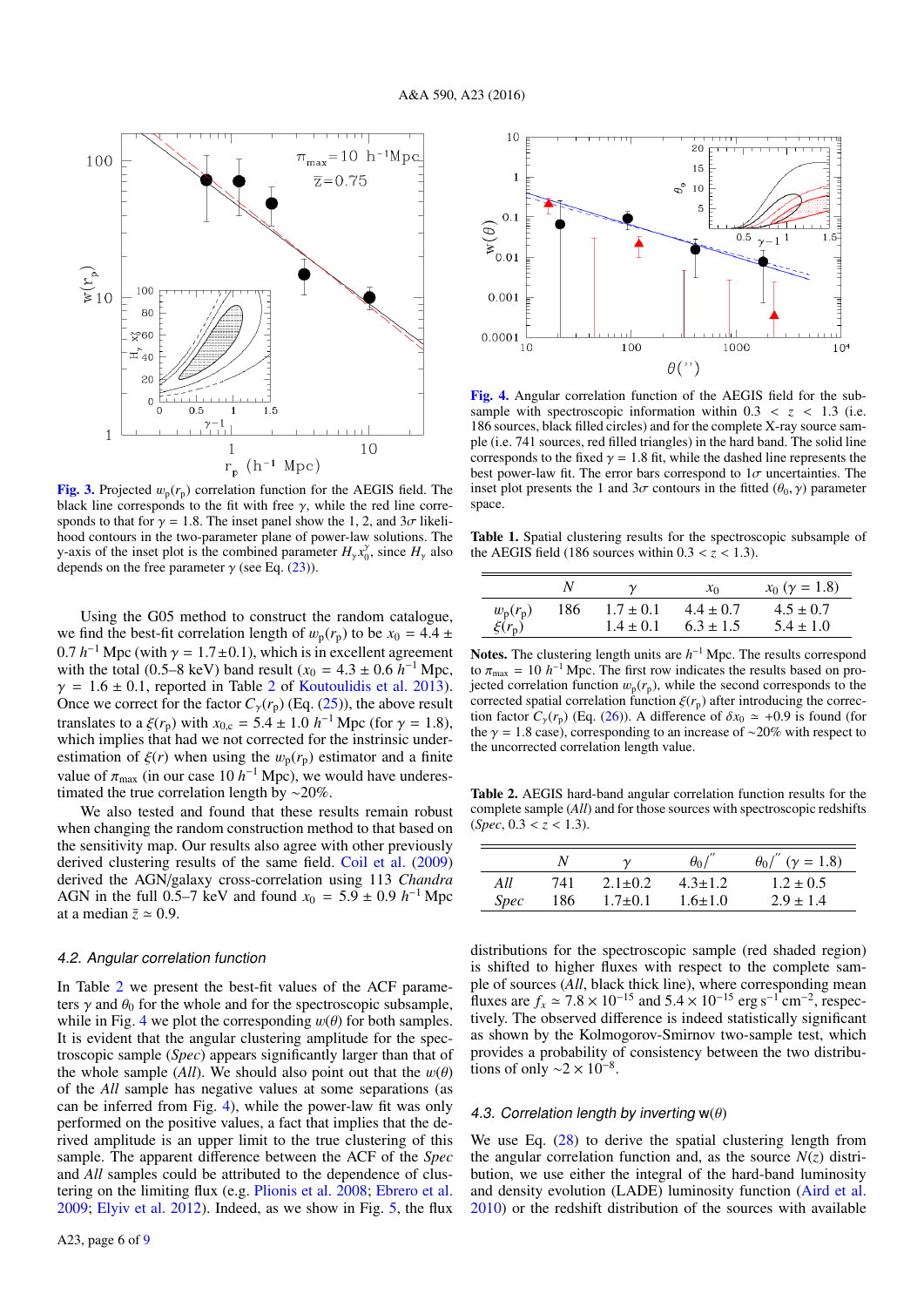

<span id="page-6-0"></span>[Fig. 5.](http://dexter.edpsciences.org/applet.php?DOI=10.1051/0004-6361/201527814&pdf_id=5) Comparison of the normalized flux distributions of the complete sample (thick black line) and of the spectroscopic subsample (red shaded region).

spectroscopic redshifts directly. Both approaches lead to exactly the same results and thus we present results based on the later approach.

The next step to derive the spatial clustering length is to somehow estimate the exponent of the growth factor,  $\tilde{D}^{2+n}(z)$ . One could therefore use literature clustering estimates of hardband AGN samples, dominating different redshits, and fit Eq. (13) to such data. Since however, the available hard-band results are very few, i.e. that of [\(Mountrichas & Georgakakis](#page-8-10) [2012\)](#page-8-10) with  $r_0 = 4.8 \pm 1 h^{-1}$  Mpc at  $\bar{z} = 0.1$  and of CDF-N with  $r_0 = 5 + 1 h^{-1}$  Mpc at  $\bar{z} = 0.9$  (Gilli et al. 2005)<sup>2</sup> we with  $r_0 = 5 \pm 1 h^{-1}$  Mpc at  $\overline{z} = 0.9$  [\(Gilli et al.](#page-7-10) [2005\)](#page-7-10)<sup>[2](#page-6-1)</sup>, we also use total band (0.5–8 keV) clustering results (e.g. Coil et al. also use total band (0.5–8 keV) clustering results (e.g. [Coil et al.](#page-7-13) [2009;](#page-7-13) [Starikova et al.](#page-8-9) [2011;](#page-8-9) [Allevato et al.](#page-7-14) [2011;](#page-7-14) [Koutoulidis](#page-7-5) [et al.](#page-7-5) [2013\)](#page-7-5) and exclude the results of  $\bar{z} \approx 0.75$ , which appear to present an erratic behaviour in all available studies (see Fig. 8 and relevant discussion in Koutoulidis et al. [2013\)](#page-7-5). It appears that there is a weak but consistent increase of the value of  $x_0$ with redshift. The use of total band results is also supported by the fact that the corresponding AEGIS correlation function results are in excellent agreement with those of the hard-band, as discussed previously.

Subsequently, we perform a  $\chi^2$  minimization fitting of the vector data to Eq. (13) leaving as a free parameter the exponent above data to Eq. (13), leaving as a free parameter the exponent *n* and fixing the halo mass to  $M<sub>h</sub> = 1.3 \times 10^{13} M<sub>\odot</sub>$ , which we derived in [Koutoulidis et al.](#page-7-5) [\(2013\)](#page-7-5). The resulting best-fit value for the exponent is  $2 + n = 5.03 \pm 0.2$ . The corresponding  $\chi^2 - \chi^2$  and clustering evolution curves can be seen in the left and right and clustering evolution curves can be seen in the left and right panels of Fig. [6,](#page-7-36) respectively (in black). Alternatively, we can leave both the exponent  $n$  and the halo mass  $M<sub>h</sub>$  as free parameters. In this case the minimization procedure provides a degenerate solution, which is similar to that of Fig. [2.](#page-3-1) As an example, we present in the right panel of Fig. [6](#page-7-36) another clustering evolution model (red curve), that with  $(n, M_n) \simeq (2.0, 2 \times 10^{12} M_{\odot})$ , consistent with the data and selected from within the  $1\sigma$  range of the degenerate solution.

<span id="page-6-2"></span>Table 3. Comparison of the inverted ACF AEGIS hard-band correlation length,  $x_0$  (in  $h^{-1}$  Mpc) and that directly measured by at  $\bar{z} = 0.1$ <br>(Mountrichas & Georgakakis 2012) and  $\bar{z} = 0.75$  (our current measure) [\(Mountrichas & Georgakakis](#page-8-10) [2012\)](#page-8-10) and  $\bar{z} = 0.75$  (our current measure).

|      | $w(\theta)$ based | $\xi(r_{\rm p})$ based |
|------|-------------------|------------------------|
| 0.10 | $5.0 \pm 1.1$     | $4.8 \pm 1.0$          |
| 0.75 | $5.5 \pm 1.2$     | $5.4 \pm 1.0$          |

Taking the above parameters into account and using Eq. [\(28\)](#page-4-4), we deproject the ACF and derive the spatial clustering length. Because the Limber's inversion provides the spatial clustering length at  $z = 0$ , to predict its value at another redshift it is necessary to normalize Eq. (13) to that redshift. As seen in Table [3,](#page-6-2) normalizing to  $z = 0.75$ , which corresponds to the median redshift of the spectroscopic AEGIS hard-band sample, we find an excellent agreement between the direct measure of  $x_0$  and the corresponding Limber's inverted measure. Similarly, normalizing to  $z = 0.1$ , which is the median redshift of the sample studied in [\(Mountrichas & Georgakakis](#page-8-10) [2012\)](#page-8-10), we again find an excellent agreement with the direct  $x_0$  measure (see Table [3\)](#page-6-2).

Since the parameterization of X-ray AGN clustering evolution (Eq.  $(10)$ ) reproduces the direct spatial correlation length for a particular value of *n*, we also apply it to the clustering results of the whole AEGIS X-ray source sample  $(\theta_0 = 1.2 \pm 0.6 \text{ arc}$ sec with  $\gamma = 1.8$  – Table [2\)](#page-5-2). We use the expected  $N(z)$ , based on the LADE luminosity function of [Aird et al.](#page-7-35) [\(2010\)](#page-7-35), but for the whole interval  $z = 0-4$ , since we cannot a priori assess whether the sources without redshifts correspond to nearby lowluminosity or distant high-luminosity sources. The predicted median redshift of this sample is  $\bar{z} = 0.98$ . Using Limber's inversion, we obtain  $r_0 = 4.8 \pm 0.9$  *h*<sup>-1</sup> Mpc at  $z = 0.1$  and  $r_0 = 5.5 \pm 1.0$  *h*<sup>-1</sup> Mpc at  $z = 0.1$  and  $z = 0.75$  respectively  $r_0 = 5.5 \pm 1.0 h^{-1}$  Mpc at  $z = 0.1$  and  $z = 0.75$ , respectively, which are in excellent agreement with the scaled 0.3 < z < 1.3 which are in excellent agreement with the scaled  $0.3 < z < 1.3$ and the direct  $\xi(r_p)$  results (see Table [3\)](#page-6-2). Given these results, we can infer that the sources without redshift information seem to follow roughly the same clustering evolution as the observed. Moreover the above procedure indicates the potential for an accurate derivation of the spatial correlation length using only the angular clustering of all the available sources, independent of the availability of complete spectral information or not, for as long as the luminosity function in hand relates to the whole sample of sources.

## **5. Discussion and conclusions**

A variety of studies have measured the projected angular clustering of X-ray AGN, and then via Limber's equation derived the corresponding spatial clustering length. Although there are obvious merits in this approach, for example the fact that one uses all the available sources while being unaffected by redshiftspace distortions, there are disadvantages and inherent assumptions in the deprojection; the most important of these is the unknown clustering evolution model of the sources. There have been interesting parametrizations of such an evolution, the most common of which is the  $1 + z$  power-law model (the so-called  $\epsilon$  models; see Eq. [\(5\)](#page-2-2)), which has been used extensively to model the evolution of clustering. However, it is rather phenomenological in nature and thus it does not provide a good physical insight into the evolution governed by the clustering of dark matter halos [\(McCracken et al.](#page-8-27) [2001\)](#page-8-27). We presented a more generic parametrization that allows for different cosmological models and different host dark matter halo masses via their

<span id="page-6-1"></span><sup>&</sup>lt;sup>2</sup> The correlation length of CDF-S ( $r_0 = 9.8 \pm 1 h^{-1}$ Mpc at  $\bar{z} = 0.7$ ) is not considered due to the presence of superclusters which affect the is not considered due to the presence of superclusters which affect the clustering amplitude [\(Gilli et al.](#page-7-37) [2003\)](#page-7-37).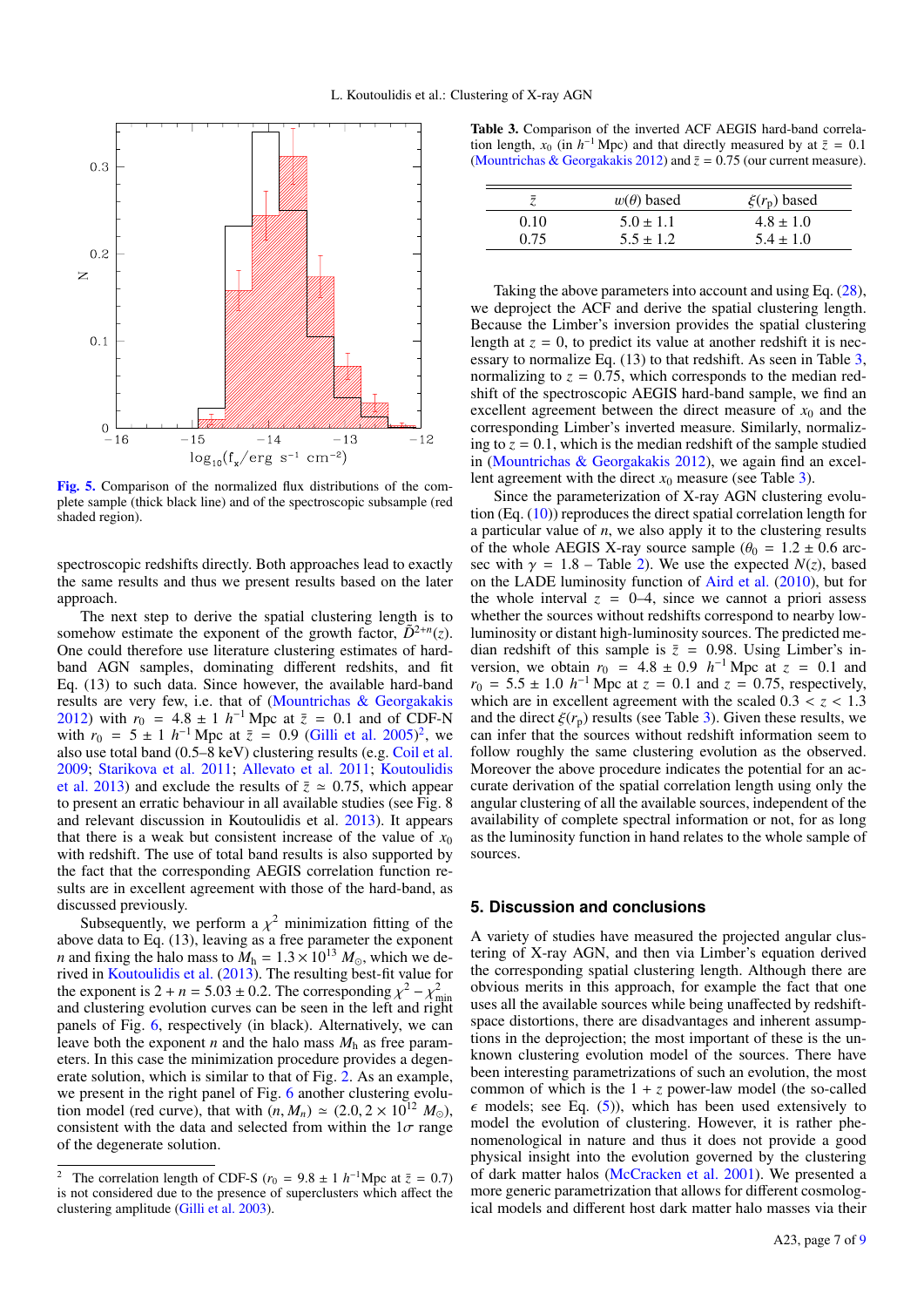

<span id="page-7-36"></span>[Fig. 6.](http://dexter.edpsciences.org/applet.php?DOI=10.1051/0004-6361/201527814&pdf_id=6) *Left panel*: result of the  $\chi^2$  minimization procedure of fitting the parameter  $2 + n$ . *Right panel*: the clustering evolution model (black curve), corresponding to the best fit value  $(n = 3.03)$  for  $M<sub>2</sub> =$ corresponding to the best fit value ( $n = 3.03$ ) for  $M<sub>h</sub> = 1.3 \times 10<sup>13</sup> M<sub>o</sub>$ , overplotting the literature  $x<sub>0</sub>$  data in the hard and total band. Our direct<br>estimate (not used in the  $v<sup>2</sup>$  minimizatio estimate (not used in the  $\chi^2$  minimization procedure) is shown as the filled circle. As a manifestation of the degeneracy discussed in Sect. 2, we show the expected clustering evolution for another (*n* M<sub>a</sub>) pair  $\approx$ show the expected clustering evolution for another  $(n, M_n)$  pair  $\approx (2.0, 2 \times 10^{12} M_{\odot})$  which is consistent with the data (red curve).

different bias evolution, and we showed the regimes where the two parametrizations coincide.

One can identify two interesting extremes of the clustering evolution: The stable clustering scenario ( $\epsilon = 0$  or  $n \ge 4.2$  depending also on the halo mass, for the two different parametrizations, respectively) in which clusters remain bound and stable, while owing to the expansion the background density drops by  $(1 + z)<sup>3</sup>$ ; and the constant in comoving coordinates scenario  $($  $\epsilon$  =  $\gamma$ -3 or *n* ≤ 3.5; see Sect. 2) in which pairs of sources follow the Hubble flow, meaning that their separation remains constant in comoving coordinates. Interestingly, the correlation function analyses of optically selected QSO samples [\(Croom et al.](#page-7-8) [2005;](#page-7-8) [Ross et al.](#page-8-3) [2009\)](#page-8-3) seem to suggest a roughly comoving evolution model of their clustering, while simulations also seem to disfavour the stable clustering evolution model [\(Jain](#page-7-38) [1997\)](#page-7-38).

We used the comoving clustering lengths of X-ray AGN at a variety of different redshifts provided in the literature [\(Gilli et al.](#page-7-10) [2005;](#page-7-10) [Coil et al.](#page-7-13) [2009;](#page-7-13) [Starikova et al.](#page-8-9) [2011;](#page-8-9) [Allevato et al.](#page-7-14) [2011;](#page-7-14) [Mountrichas & Georgakakis](#page-8-10) [2012;](#page-8-10) [Koutoulidis et al.](#page-7-5) [2013\)](#page-7-5) to fit the unknown slope of the non-linear contribution to the growing mode of perturbations to model the evolution of clustering of X-ray AGN. We then applied this to the Limber's inversion of the angular correlation function of the subsample of AEGIS X-ray AGN with spectroscopic data within  $0.3 < z < 1.3$  to find an excellent agreement with the directly measured spatial clustering of the same sources.

The reason for the discrepancies between angular and spatial clustering results of various previous studies is still not clearly identified, although the clustering evolution parametrization used in this work does hint at the possibility that the different host halo masses for the different sources, and thus their different bias evolution, induce a different clustering evolution than one assumes when using the phenomenological  $\epsilon$  parametrization.

The present work appears to pave the way for the application of the angular correlation function analysis on large X-ray selected AGN samples, such as the eROSITA survey which is expected to detect over  $3 \times 10^6$  AGN. These large numbers of sources render the use of spectroscopic redshifts to derive their spatial clustering rather impossible, as this would demand unrealistically large follow-up optical telescope time.

#### **References**

- <span id="page-7-35"></span>Aird, J., Nandra, K., Laird, E. S., et al. 2010, [MNRAS, 401, 2531](http://linker.aanda.org/10.1051/0004-6361/201527814/1)
- <span id="page-7-16"></span>Akylas, A., Georgantopoulos, I., & Plionis, M. 2000, [MNRAS, 318, 1036](http://linker.aanda.org/10.1051/0004-6361/201527814/2)
- <span id="page-7-0"></span>Alexander, D. M., & Hickox, R. C. 2012, [New Astron. Rev., 56, 93](http://linker.aanda.org/10.1051/0004-6361/201527814/3)
- <span id="page-7-14"></span>Allevato, V., Finoguenov, A., Cappelluti, N., et al. 2011, [ApJ, 736, 99](http://linker.aanda.org/10.1051/0004-6361/201527814/4)
- <span id="page-7-9"></span>Barger, A. J. 2005, [Roy. Soc. Lond. Phil. Trans. Ser. A, 363, 685](http://linker.aanda.org/10.1051/0004-6361/201527814/5)
- <span id="page-7-30"></span>Basilakos, S., & Plionis, M. 2001, [ApJ, 550, 522](http://linker.aanda.org/10.1051/0004-6361/201527814/6)
- <span id="page-7-31"></span>Basilakos, S., & Plionis, M. 2003, [ApJ, 593, L61](http://linker.aanda.org/10.1051/0004-6361/201527814/7)
- <span id="page-7-17"></span>Basilakos, S., Georgakakis, A., Plionis, M., & Georgantopoulos, I. 2004, [ApJ,](http://linker.aanda.org/10.1051/0004-6361/201527814/8) [607, L79](http://linker.aanda.org/10.1051/0004-6361/201527814/8)
- <span id="page-7-18"></span>Basilakos, S., Plionis, M., Georgakakis, A., & Georgantopoulos, I. 2005, [MNRAS, 356, 183](http://linker.aanda.org/10.1051/0004-6361/201527814/9)
- <span id="page-7-28"></span>Basilakos, S., Plionis, M., & Ragone-Figueroa, C. 2008, [ApJ, 678, 627](http://linker.aanda.org/10.1051/0004-6361/201527814/10)
- <span id="page-7-32"></span>Basilakos, S., Plionis, M., & Pouri, A. 2011, [Phys. Rev. D, 83, 123525](http://linker.aanda.org/10.1051/0004-6361/201527814/11)
- <span id="page-7-33"></span>Basilakos, S., Dent, J. B., Dutta, S., Perivolaropoulos, L., & Plionis, M. 2012, [Phys. Rev. D, 85, 123501](http://linker.aanda.org/10.1051/0004-6361/201527814/12)
- <span id="page-7-4"></span>Bournaud, F., Dekel, A., Teyssier, R., et al. 2011, [ApJ, 741, L33](http://linker.aanda.org/10.1051/0004-6361/201527814/13)
- <span id="page-7-15"></span>Cappelluti, N., Ajello, M., Burlon, D., et al. 2010, [ApJ, 716, L209](http://linker.aanda.org/10.1051/0004-6361/201527814/14)
- <span id="page-7-29"></span>Carroll, S. M., Press, W. H., Turner, E. L., et al. 1992, [ARA&A, 30, 499](http://linker.aanda.org/10.1051/0004-6361/201527814/15)
- <span id="page-7-13"></span>Coil, A. L., Georgakakis, A., Newman, J. A., et al. 2009, [ApJ, 701, 1484](http://linker.aanda.org/10.1051/0004-6361/201527814/16)
- <span id="page-7-8"></span>Croom, S. M., Boyle, B. J., Shanks, T., et al. 2005, [MNRAS, 356, 415](http://linker.aanda.org/10.1051/0004-6361/201527814/17)
- <span id="page-7-34"></span>Davis, M., & Peebles, P. J. E. 1983, [ApJ, 267, 465](http://linker.aanda.org/10.1051/0004-6361/201527814/18)
- <span id="page-7-21"></span>Davis, M., Newman, J. A., Faber, S. M., & Phillips, A. C. 2001, in Deep Fields, eds. S. Cristiani, A. Renzini, & R. E. Williams, Proc. ESO Workshop, 241
- <span id="page-7-22"></span>Davis, M., Faber, S. M., Newman, J., et al. 2003, in SPIE Conf. Ser. 4834, ed. P. Guhathakurta, 161
- <span id="page-7-26"></span>de Zotti, G., Persic, M., Franceschini, A., et al. 1990, [ApJ, 351, 22](http://linker.aanda.org/10.1051/0004-6361/201527814/21)
- <span id="page-7-1"></span>Di Matteo, T., Springel, V., & Hernquist, L. 2005, in Growing Black Holes: Accretion in a Cosmological Context, eds. A. Merloni, S. Nayakshin, & R. A. Sunyaev, 340
- <span id="page-7-19"></span>Ebrero, J., Mateos, S., Stewart, G. C., Carrera, F. J., & Watson, M. G. 2009, [A&A, 500, 749](http://linker.aanda.org/10.1051/0004-6361/201527814/23)
- <span id="page-7-20"></span>Elyiv, A., Clerc, N., Plionis, M., et al. 2012, [A&A, 537, A131](http://linker.aanda.org/10.1051/0004-6361/201527814/24)
- <span id="page-7-6"></span>Fanidakis, N., Baugh, C. M., Benson, A. J., et al. 2012, [MNRAS, 419, 2797](http://linker.aanda.org/10.1051/0004-6361/201527814/25)
- <span id="page-7-27"></span><span id="page-7-7"></span>Fanidakis, N., Georgakakis, A., Mountrichas, G., et al. 2013, [MNRAS, 435, 679](http://linker.aanda.org/10.1051/0004-6361/201527814/26) Fry, J. N. 1996, [ApJ, 461, L65](http://linker.aanda.org/10.1051/0004-6361/201527814/27)
- <span id="page-7-23"></span>Georgakakis, A., Nandra, K., Laird, E. S., Aird, J., & Trichas, M. 2008, [MNRAS,](http://linker.aanda.org/10.1051/0004-6361/201527814/28) [388, 1205](http://linker.aanda.org/10.1051/0004-6361/201527814/28)
- <span id="page-7-37"></span>Gilli, R., Cimatti, A., Daddi, E., et al. 2003, [ApJ, 592, 721](http://linker.aanda.org/10.1051/0004-6361/201527814/29)
- <span id="page-7-10"></span>Gilli, R., Daddi, E., Zamorani, G., et al. 2005, [A&A, 430, 811](http://linker.aanda.org/10.1051/0004-6361/201527814/30)
- <span id="page-7-11"></span>Gilli, R., Zamorani, G., Miyaji, T., et al. 2009, [A&A, 494, 33](http://linker.aanda.org/10.1051/0004-6361/201527814/31)
- <span id="page-7-25"></span>Groth, E. J., & Peebles, P. J. E. 1977, [ApJ, 217, 385](http://linker.aanda.org/10.1051/0004-6361/201527814/32)
- <span id="page-7-24"></span>Hamilton, A. J. S. 1993, [ApJ, 417, 19](http://linker.aanda.org/10.1051/0004-6361/201527814/33)
- <span id="page-7-12"></span>Hickox, R. C., Jones, C., Forman, W. R., et al. 2009, [ApJ, 696, 891](http://linker.aanda.org/10.1051/0004-6361/201527814/34)
- <span id="page-7-3"></span>Hopkins, P. F., & Hernquist, L. 2006, [ApJS, 166, 1](http://linker.aanda.org/10.1051/0004-6361/201527814/35)
- <span id="page-7-2"></span>Hopkins, P. F., Hernquist, L., Cox, T. J., et al. 2006, [ApJ, 163, 1](http://linker.aanda.org/10.1051/0004-6361/201527814/36)
- <span id="page-7-38"></span>Jain, B. 1997, [MNRAS, 287, 687](http://linker.aanda.org/10.1051/0004-6361/201527814/37)
- <span id="page-7-5"></span>Koutoulidis, L., Plionis, M., Georgantopoulos, I., & Fanidakis, N. 2013, [MNRAS, 428, 1382](http://linker.aanda.org/10.1051/0004-6361/201527814/38)